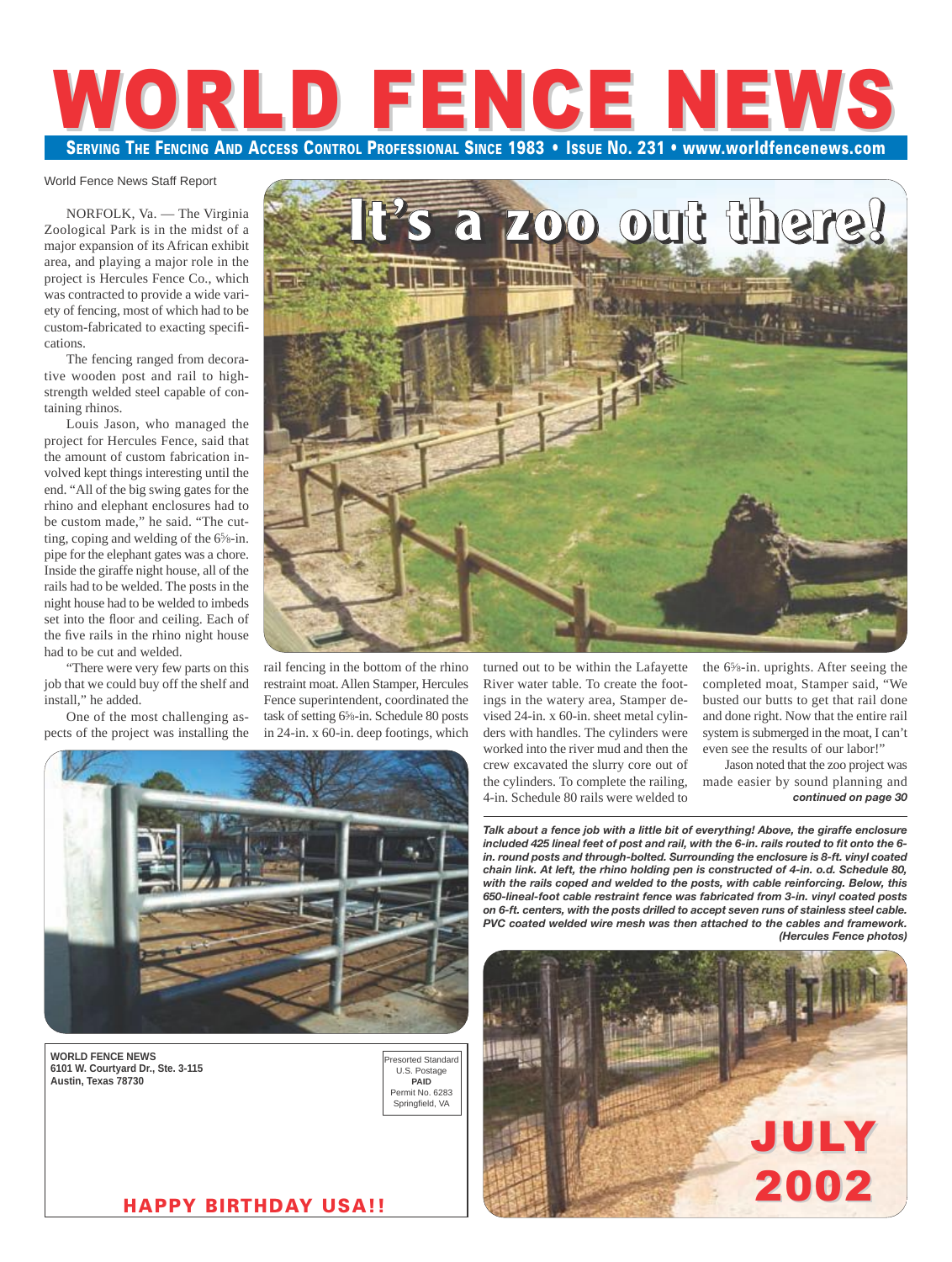## **30 JULY 2002 WORLD FENCE NEWS**

#### **It's a zoo out there!**

*continued from page 1*

coordinating of all the subs on the job by the general contractor, Mid Eastern Builders of Chesapeake, Va.

"Bill Gipson, Mid Eastern Builders' superintendent, worked very closely with us to ensure that all of the subcontractors were not tripping over each other," said Jason.

"We had direct contact with the owner to ensure that the final product turned out exactly like they wanted. The job went smoothly because we had an open door to both the owner and the GC."

The Virginia Zoo is located on 53 acres adjacent to Norfolk's historic Lafayette Park, and is bordered by the Lafayette River. The zoo currently houses about 350 animals, representing 115 species.

In 1993 the Virginia Zoological Society (which owns and operates the facility in partnership with the City of Norfolk) developed a master plan to revitalize and expand the zoo.

Once the master plan is completed, the zoo will house animals from five continents and will be one of only a few zoo layouts in the country where individual exhibits simulate the geographic native area where the animals are found.

The most recent project was part two of Phase One, and consisted of a re-creation of part of the African Okavango Delta region. It included animal paddocks and housing structures, a moat system, artificial rockwork, a waterfall and raised visitor walkway. The total cost for the Okavango Delta exhibit, which opened this spring, was \$15.8 million. Additional funding is being raised for a planned male elephant facility and an ape exhibit.

(The first part of Phase One consisted of a re-creation of an African village, and was completed in the summer of 1999. Hercules Fence was involved in portions of that project, and also will be involved in part three of Phase One, which will be an education and entry complex.)

As mentioned before, the fence portion of the project ranged from wooden post and rail, to chain link, to cable reinforced steel rail, to welded wire.

Even the perimeter fence got spe-

cial attention. The 2,250 lineal feet of 8-ft. vinyl coated chain link was trenched into a 24-in. wide x 6-in. deep trench, with the fence fabric hog-ringed to a bottom tension wire and the trench backfilled. A 650-lineal-foot cable restraint fence was constructed using 3 in. o.d. vinyl coated steel posts on 6-ft. centers. The posts were drilled to allow seven runs of stainless steel cable to pass through. After the cables were installed, 2-in. x 2-in. vinyl coated welded wire was attached to the structure.

In the giraffe night house, various heights of chain link fence were required, ranging from 42-in. to 17 ft. high. All rails were welded, and the top rail for the 17-ft. high fence is a 4-in. square structural steel tube.

*continued on page 32*



## **Promises! Promises!**

Jerith became the largest aluminum fence manufacturer in North America by being the **BEST!** While the past two years were not up to our normal standards, we promised that after we settled into our new building, we would once again provide the superior quality and service you have come to expect from Jerith over the past 50 years.

Let's see how we're doing on our promise:

| Year | <b>Orders Currently</b><br>Shipping in: | % of Orders<br><b>Shipped Error-free</b> |
|------|-----------------------------------------|------------------------------------------|
| 2000 | 5 weeks                                 | 96.8%                                    |
| 2001 | 6 weeks                                 | 97.5%                                    |
| 2002 | $5 - 7$ DAYS!                           | 98.5% (Year-to-Date)                     |

So, now we're shipping nearly a month sooner than in the previous two years with fewer mistakes on our orders. (And we're probably the most error-free company in the business, but nobody else publicizes their mistakes, so it is hard to compare.) Think about it — Jerith offers rapid delivery of the industry's leading product backed by our outstanding Customer Service.

## **Why buy your aluminum ornamental fence from anyone else??**

If you want your order to be right the first time and you want it shipped NOW, you want Jerith! It's as simple as that. Order your aluminum fence from Jerith TODAY, either through one of our many local or national wholesale distributors, or directly from us by calling 1-800-344-2242. Find out why our competitors only promise to be "as good as Jerith." We look forward to hearing from you soon.

# **Nobody beats the quality and service you get from Jerith. That is our promise to you!**



*Specially-constructed slide gates are fitted to the interior holding pens of the giraffe night house. There are three total, and they are 15-ft. tall with 3-ft. openings, mounted on overhead tracks. A special stainless steel pull rod was attached to each gate to allow the keeper to open it from a secure area. The giraffe pens were built from chain link ranging from 42-in. to 17-ft. in height.*



*The zebra pens were fabricated from black vinyl coated chain link on vinyl coated framework with top and mid rail. Below is the slide gate through which zebras and rhinos pass.*